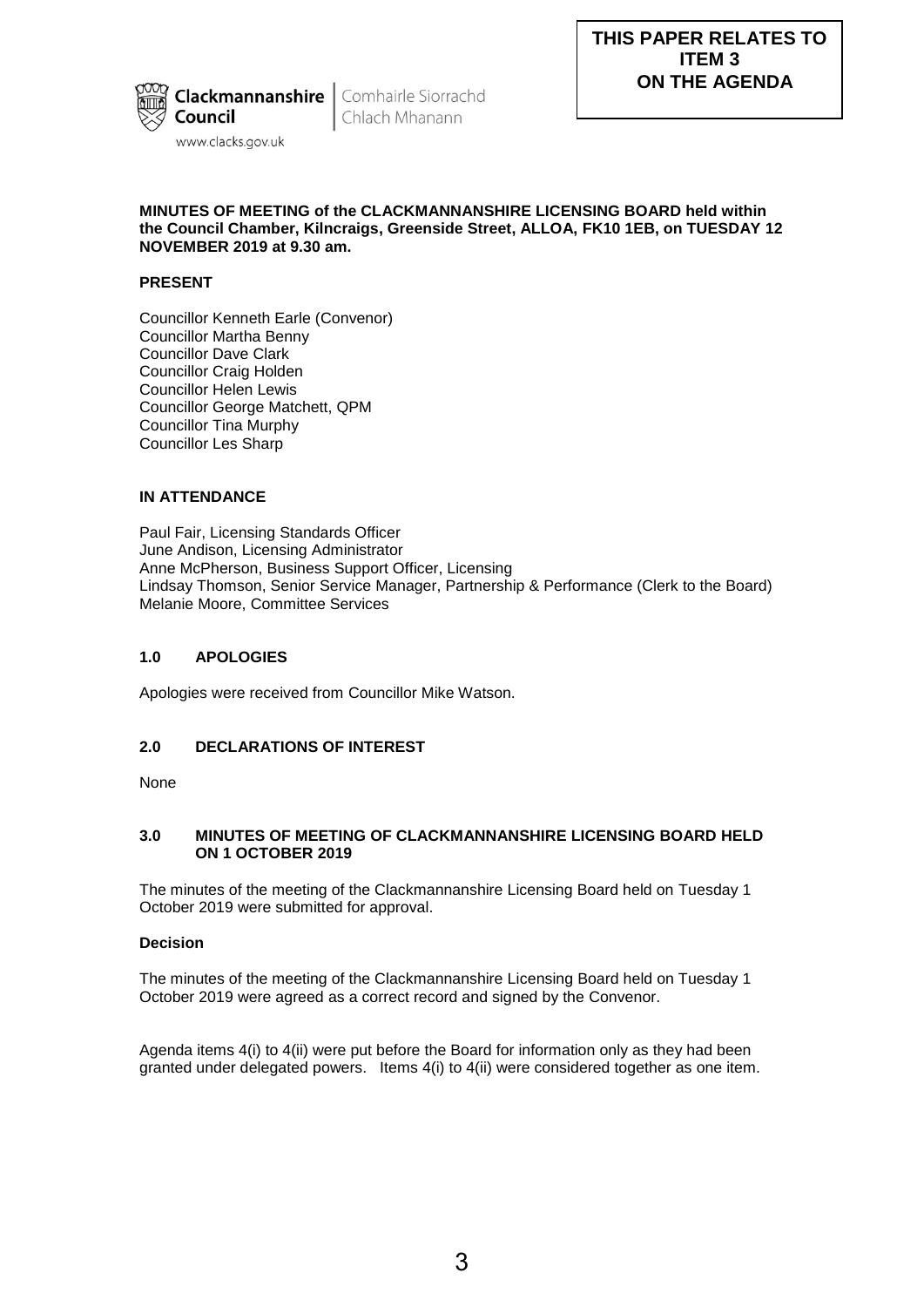# **4.0 LICENSING (SCOTLAND) ACT 2005**

# **(i) Applications for Personal Licences – Granted Under Delegated Powers**

A list of applications numbered 1-9 (inclusive) for personal licences which had been granted under delegated powers was put before the Board for information only.

# **Decision**

The Board agreed to note that the Personal Licence applications numbered 1-9 (inclusive) had been granted under delegated powers.

# **(ii) Application for Transfer of Licence – Granted Under Delegated Powers**

An Application for a transfer of licence which had been granted under delegated powers was put before the Board for information only.

### **Decision**

The Board agreed to note that the Transfer of Licence application had been granted under delegated powers.

# **5.0 LICENSING (SCOTLAND) ACT 2005**

### **(i) Application for Variation of Licence (Non Minor)**

**Premises:** Inglewood Store, 1 Woodburn Drive, Alloa **Applicant:** Zubeda Din

An application for a Variation of Licence (Non Minor) was put to the Board for determination.

Moved by Councillor Kenneth Earle. Seconded by Councillor Les Sharp.

#### **Decision**

The Board agreed to note the Variation of Licence (Non Minor) which had been put to the Board for determination.

#### **(ii) Application for Occasional Licence – 30 November 2019**

**Applicant:** Craig Stewart, Royal Oak, 7 Bedford Place, Alloa, FK10 3DE **Premises:** Alloa Town Hall, Marshill, Alloa, FK10 1AB **Event:** Jocky Wilson Cup – Darts Competition – 30 November 2019

#### **Attending**

Mr Paul Fair, Licensing Standards Officer The Applicant did not attend

The Board heard representation from the Licensing Standards Officer and had the opportunity to put questions to him.

#### **Motion**

Having considered all of the information presented to it and having had opportunity for questions, that the Board grants the application for an occasional licence subject to the conditions set out in Appendix A (page 35) of the Licensing Standards Officer's report dated 14 October 2019 with an additional amendment of adding "under 16 years of age" to condition 9 on page 35.

Moved by Councillor George Matchett, QPM. Seconded by Councillor Tina Murphy.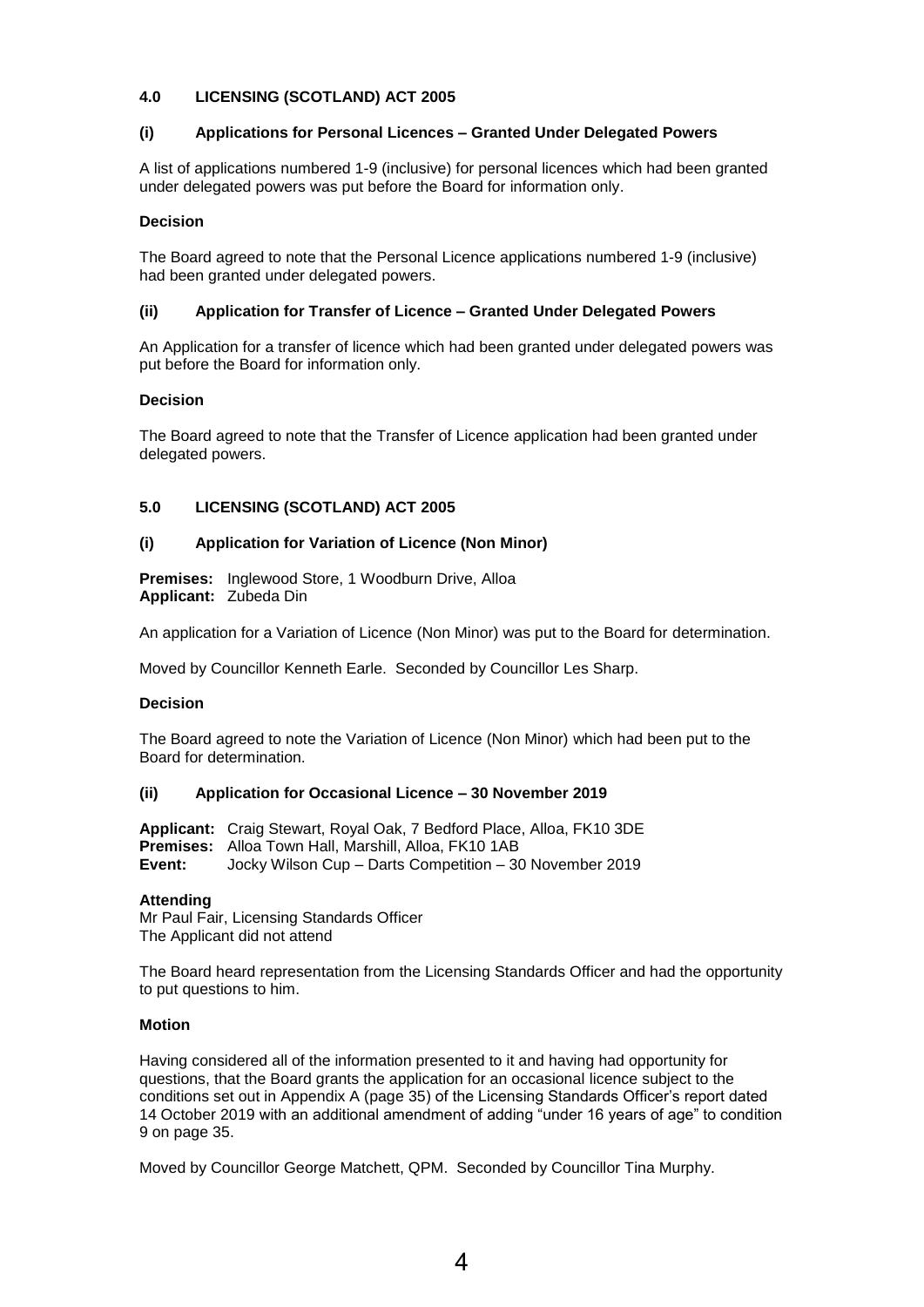# **Decision**

Having considered all of the information presented to it and having had opportunity for questions, the Board agreed unanimously to grant the application subject to the conditions set out in Appendix A (page 35) of the Licensing Standards Officer's report dated 14 October 2019 and the additional amendment, namely:

- All alcohol must be sold in or supplied to the customer in, or decanted into, plastic or polycarbonate bottles and drinking vessels.
- Only alcoholic drinks sold at the event by the Licensee can be consumed at the event.
- A least 8 SIA Licenced Stewards must be on duty to control entry to the premises, to monitor any area immediately outside the premises used by persons attending the event who have temporarily left to smoke, and to monitor and supervise the behaviour of persons within the venue. Including a specific responsibility to make regular checks of the toilets and to monitor the upper balcony area in relation to the safety and wellbeing of children and young persons attending the event.
- At least one person who holds a suitable first aid qualification must be on duty at the event.
- At least one Personal Licence Holder must be on the premises for the duration of event, and be responsible for authorising all sales of alcohol.
- Only trained staff will be permitted to make sales of alcohol.
- Any music of other entertainment must cease at no later than 22:30 hours.
- All Children and young persons must remain in the company of a parent or other formal guardian over the age of 18 years of age.
- All Children and Young Persons under the age of 16 must remain in the Upper Balcony area for the duration of the event. Except when that child or young persons is participating in a darts match.
- No alcohol is to be taken to or consumed in the Balcony, foyer, stairwells, upper landings or toilets.
- A full briefing document detailing the terms of the licence, including local conditions and all measures to be put in place by the applicant to ensure compliance with the protecting children from harm licensing objective should be prepared and supplied to all Stewards on duty at the event. A copy of this document should be made available to the Licensing Board and Licensing Standards Officer at least 7 days prior to the event.

#### **Action**

Clerk to the Board

#### **(iii) Application for Personal Licence**

#### **Attending**

Mr Paul Fair, Licensing Standards Officer PC Claire MacKenzie, Police Scotland Tracy Brown, Applicant

The Board heard representation from the Licensing Standards Officer, Police Scotland and the applicant and had the opportunity to put questions to all.

#### **Motion**

Having considered all of the information presented to it and having had opportunity for questions, that the Board grants the application for a personal licence.

Moved by Councillor Craig Holden. Seconded by Councillor George Matchett, QPM.

#### **Decision**

Having considered all of the information presented to it and having had opportunity for questions, the Board agreed unanimously to grant the application for a personal licence.

#### **Action**

Clerk to the Board